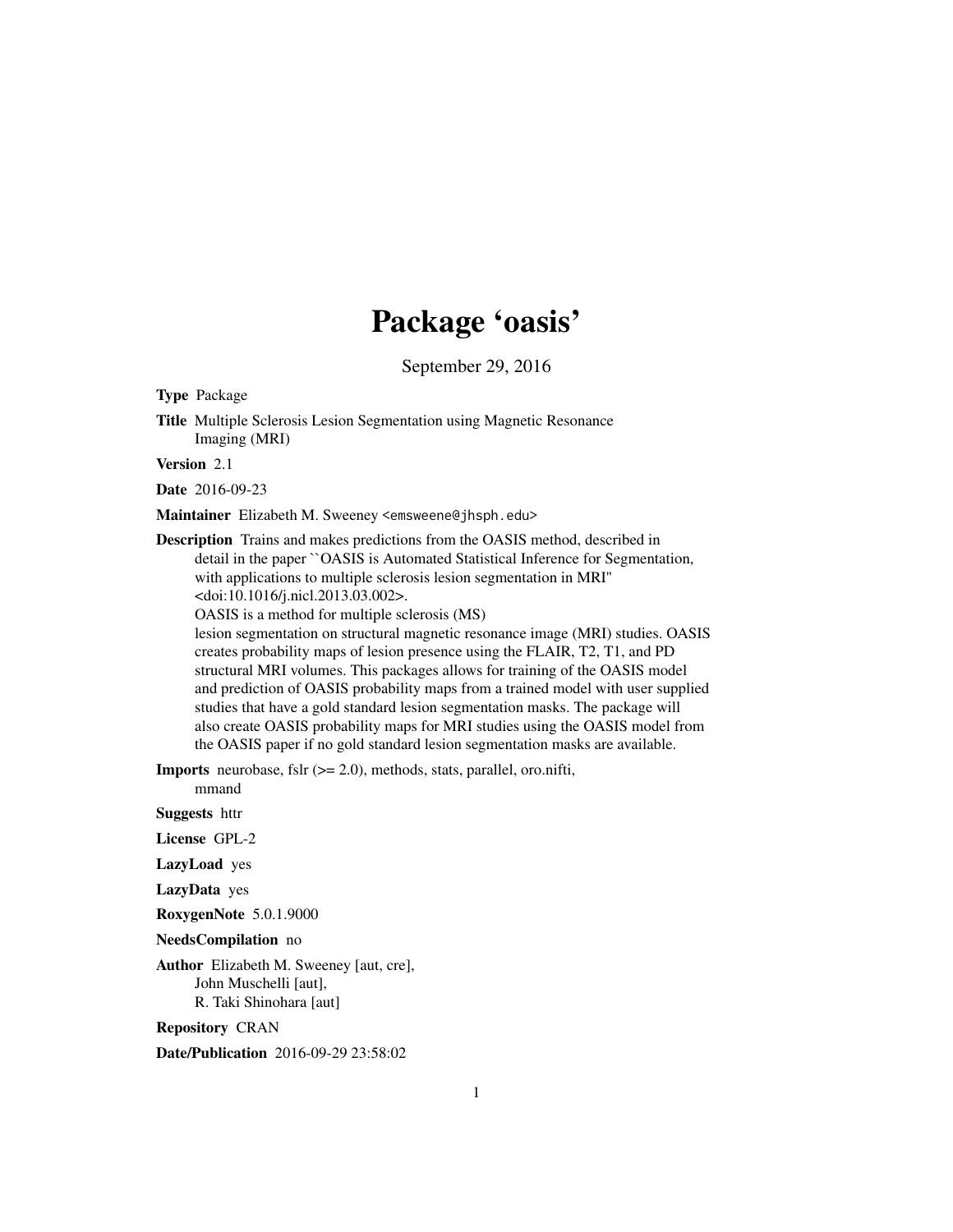## <span id="page-1-0"></span>R topics documented:

| Index |  |
|-------|--|
|       |  |
|       |  |
|       |  |
|       |  |
|       |  |
|       |  |
|       |  |
|       |  |

correct\_image\_dim *Image Dimension Correction*

### Description

This function takes an image and drops dimensions until the volume is a user specified dimension.

#### Usage

```
correct_image_dim(image, dim = 3)
```
#### Arguments

| image | volume of class nifti                   |
|-------|-----------------------------------------|
| dim   | scalar value of desired image dimension |

#### Value

Returns a volume of class [nifti](#page-0-0) of desired dimension.

#### Examples

```
## Not run:
library(neurobase)
flair <- readnii('path/to/flair', reorient = FALSE)
flair <- correct_image_dim(flair, dim = 3)
## End(Not run)
```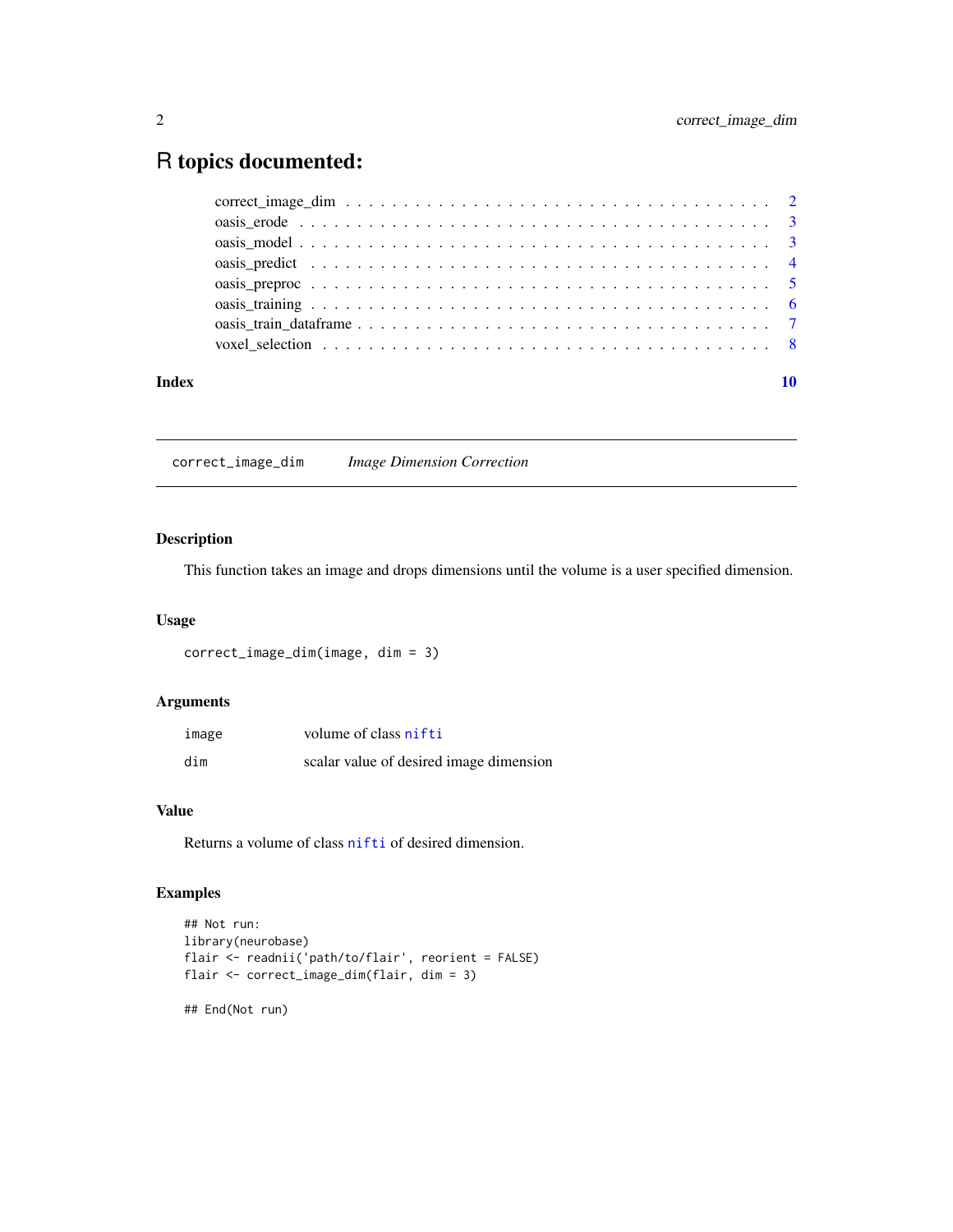<span id="page-2-1"></span><span id="page-2-0"></span>

### Description

An alternative to using fslerode for mask erosion of a brain mask by a box kernel defined by millimeter

#### Usage

oasis\_erode(mask, mm = c(5, 5, 5))

### Arguments

| mask | object of class nifti              |
|------|------------------------------------|
| mm   | Number of erosion (in millimeters) |

#### Value

Object of class [nifti](#page-0-0)

oasis\_model *OASIS glm Object*

#### Description

A glm object containing the OASIS model from the OASIS paper.

#### Usage

oasis\_model

#### Format

A glm object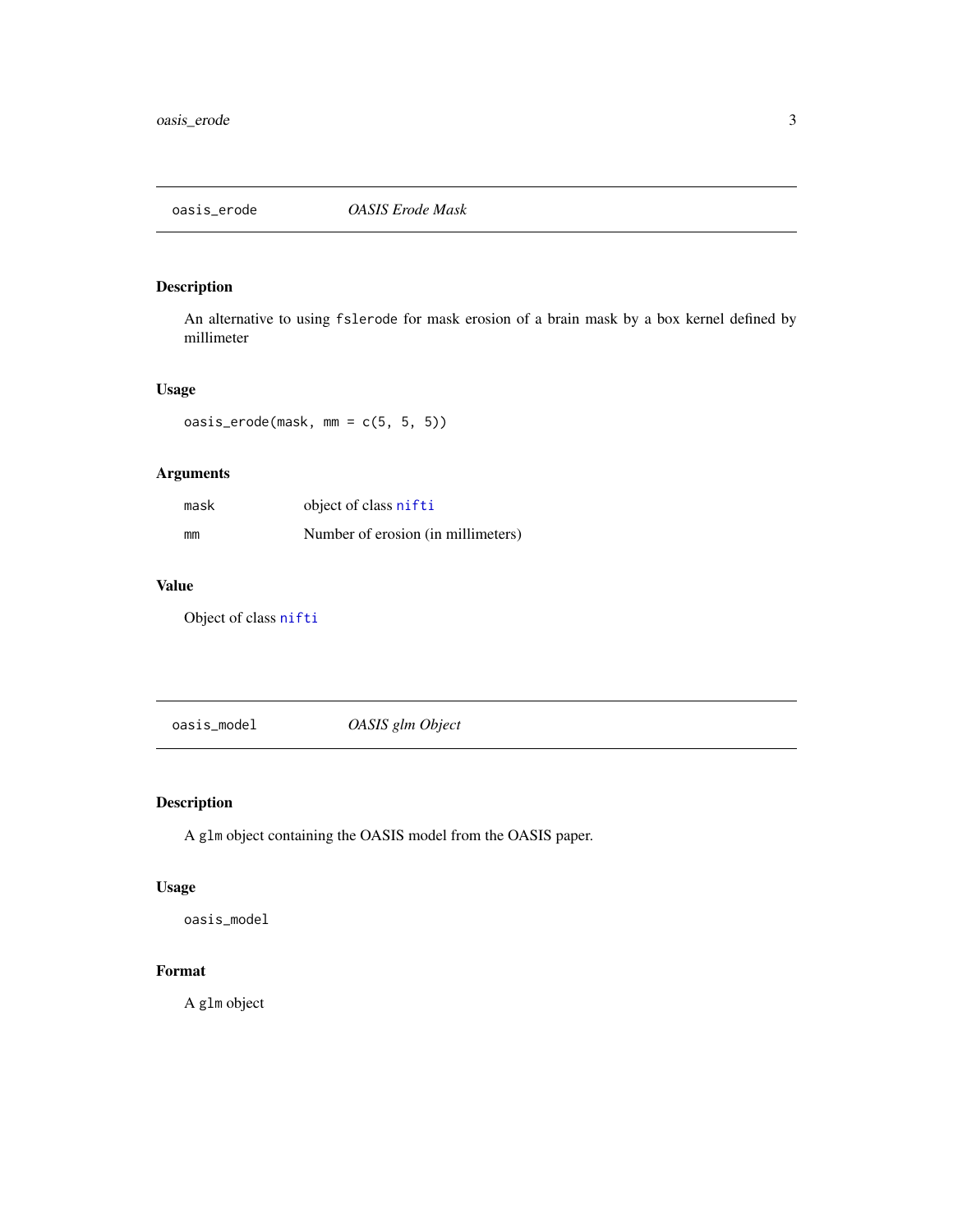<span id="page-3-1"></span><span id="page-3-0"></span>oasis\_predict *OASIS Prediction*

#### Description

This function creates the OASIS probability map from a single MRI study with FLAIR, T1, T2, and PD volumes.

#### Usage

```
oasis_predict(flair, t1, t2, pd = NULL, brain_mask = NULL, model = NULL,
  return_preproc = FALSE, binary = FALSE, threshold = 0.16,
 verbose = TRUE, ...)
```
#### Arguments

| flair      | flair volume of class nifti                                                                                                                                                                                                           |
|------------|---------------------------------------------------------------------------------------------------------------------------------------------------------------------------------------------------------------------------------------|
| t1         | t1 volume of class nifti                                                                                                                                                                                                              |
| t2         | t <sub>2</sub> volume of class nifti                                                                                                                                                                                                  |
| pd         | pd volume of class nifti                                                                                                                                                                                                              |
| brain_mask | brain mask of class nifti, if NULL a brain mask will be created using fslbet.<br>Note that provided brain masks should be in the same space as the T1 volume if<br>$preproc = TRUE$ , as all volumes will be registered to this space |
| model      | an object of class glm used to make the OASIS predictions                                                                                                                                                                             |
|            | return_preproc is a logical value that indicates whether the preprocessed images should be re-<br>turned, if NULL then the model from the OASIS paper will be used                                                                    |
| binary     | logical indicating whether a binary map should be returned by thresholding the<br>probability map                                                                                                                                     |
| threshold  | numeric indicating the threshold value for the probability map, with default of<br>0.16 for the OASIS paper                                                                                                                           |
| verbose    | print diagnostic messages                                                                                                                                                                                                             |
| $\ddots$   | options passed to oasis_train_dataframe                                                                                                                                                                                               |

#### Value

.

A list of volumes: the OASIS probability map, the preprocessed volumes (if return\_preproc = TRUE), the brain mask for the subject, the voxel selection mask, and a thresholded, binary mask (if binary = TRUE)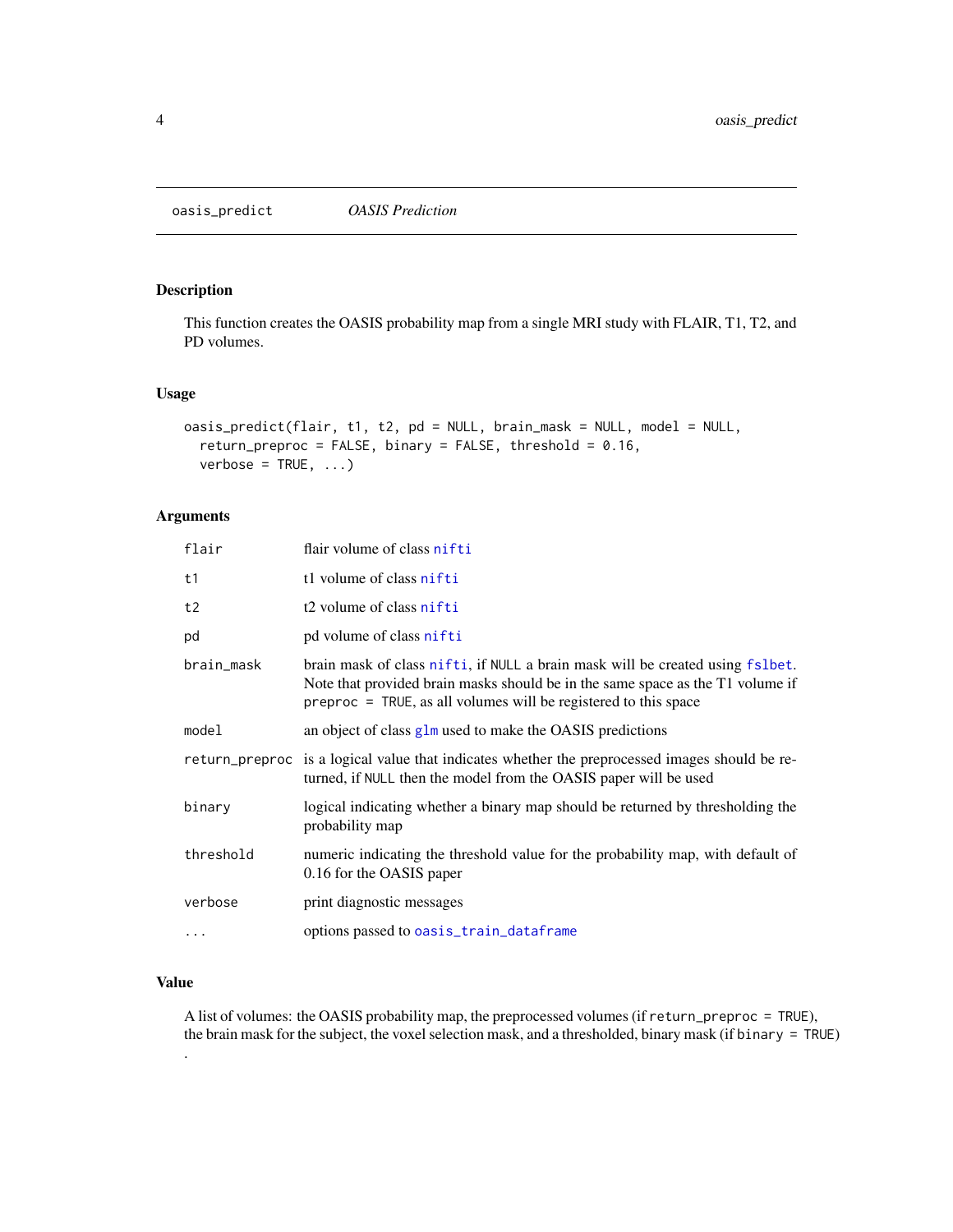#### <span id="page-4-0"></span>oasis\_preproc 5

#### Examples

```
## Not run:
library(neurobase)
flair <- readnii('path/to/flair', reorient = FALSE)
t2 <- readnii('path/to/t2', reorient = FALSE)
t1 <- readnii('path/to/t1', reorient = FALSE)
pd <- readnii('path/to/pd', reorient = FALSE)
oasis_map <- oasis_predict(flair = flair, t1 = t1, t2 = t2, pd = pd)
## End(Not run)
```
<span id="page-4-1"></span>oasis\_preproc *OASIS Image Preprocessing*

#### Description

This function does the required preprocessing for OASIS for the FLAIR, T2, T1, and PD volumes using FSL through fslr. The preprocessing steps are (1) inhomogeneity correct using [fsl\\_biascorrect](#page-0-0) and (2) rigid registration using [flirt](#page-0-0) to the T1 space.

#### Usage

```
oasis_preproc(flair, t1, t2, pd = NULL, brain_mask = NULL, verbose = TRUE,
  cores = 1)
```
#### Arguments

| flair      | FLAIR volume of class nifti                                                                                      |
|------------|------------------------------------------------------------------------------------------------------------------|
| t1         | T1 volume of class nifti                                                                                         |
| t2         | T <sub>2</sub> volume of class nifti                                                                             |
| pd         | PD volume of class nifti                                                                                         |
| brain_mask | binary mask volume of class nifti                                                                                |
| verbose    | a logical value for printing diagnostic output                                                                   |
| cores      | numeric indicating the number of cores to be used (no more than 4 is useful for<br>this software implementation) |

#### Value

Returns a list of objects of class [nifti](#page-0-0), namely the inhomogeneity corrected FLAIR, T1, T2, and PD registered to the space of the T1 volume.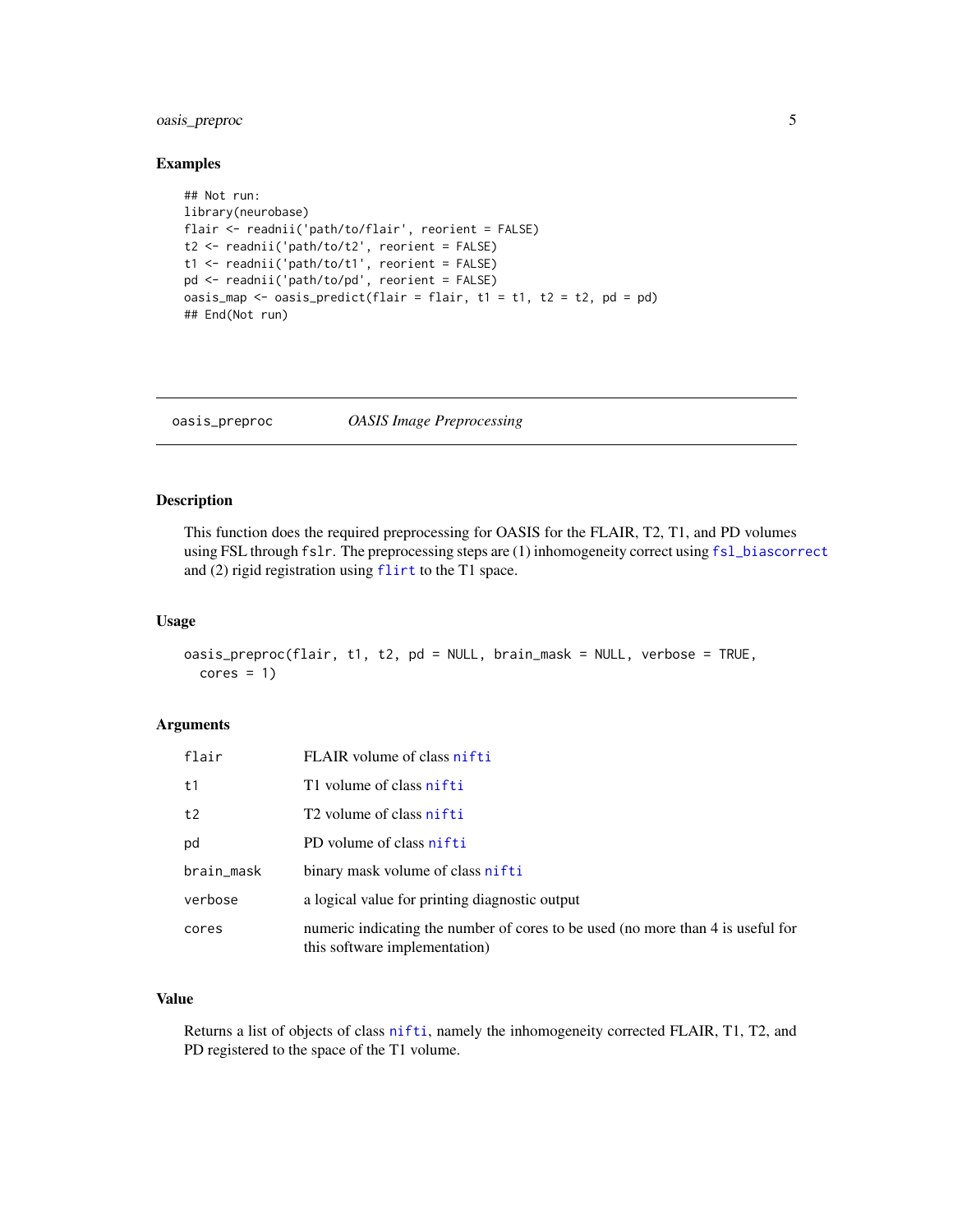#### Examples

```
## Not run:
library(neurobase)
flair <- readnii('path/to/flair', reorient = FALSE)
t1 <- readnii('path/to/t1', reorient = FALSE)
t2 <- readnii('path/to/t2', reorient = FALSE)
pd <- readnii('path/to/pd', reorient = FALSE)
oasis_preprocessed_data <- oasis_preproc(flair, t1, t2, pd)
## End(Not run)
```
<span id="page-5-1"></span>oasis\_training *OASIS Training*

#### Description

This function trains the OASIS model from a data.frame produced by an element from the output of the function [oasis\\_train\\_dataframe](#page-6-1)

#### Usage

oasis\_training(..., formula = GoldStandard  $\sim$  FLAIR\_10  $\star$  FLAIR + FLAIR\_20  $\star$ FLAIR + PD\_10 \* PD + PD\_20 \* PD + T2\_10 \* T2 + T2\_20 \* T2 + T1\_10 \* T1 + T1\_20 \* T1, remove\_preproc = FALSE)

#### **Arguments**

| $\ddotsc$ | data.frame(s) produced by the oasis_train_dataframe function                                                                             |
|-----------|------------------------------------------------------------------------------------------------------------------------------------------|
| formula   | formula to be fit by glm model                                                                                                           |
|           | remove preproc a logical stating if oasis dataframe needs to be extracted from the list of ob-<br>jects. Will call list\$oasis_dataframe |

### Value

Returns a glm object containing the trained OASIS coefficients to be used by the function [oasis\\_predict](#page-3-1).

#### Examples

```
## Not run:
my_oasis_model <- oasis_training(oasis_dataframe_1, oasis_dataframe_2)
## End(Not run)
```
<span id="page-5-0"></span>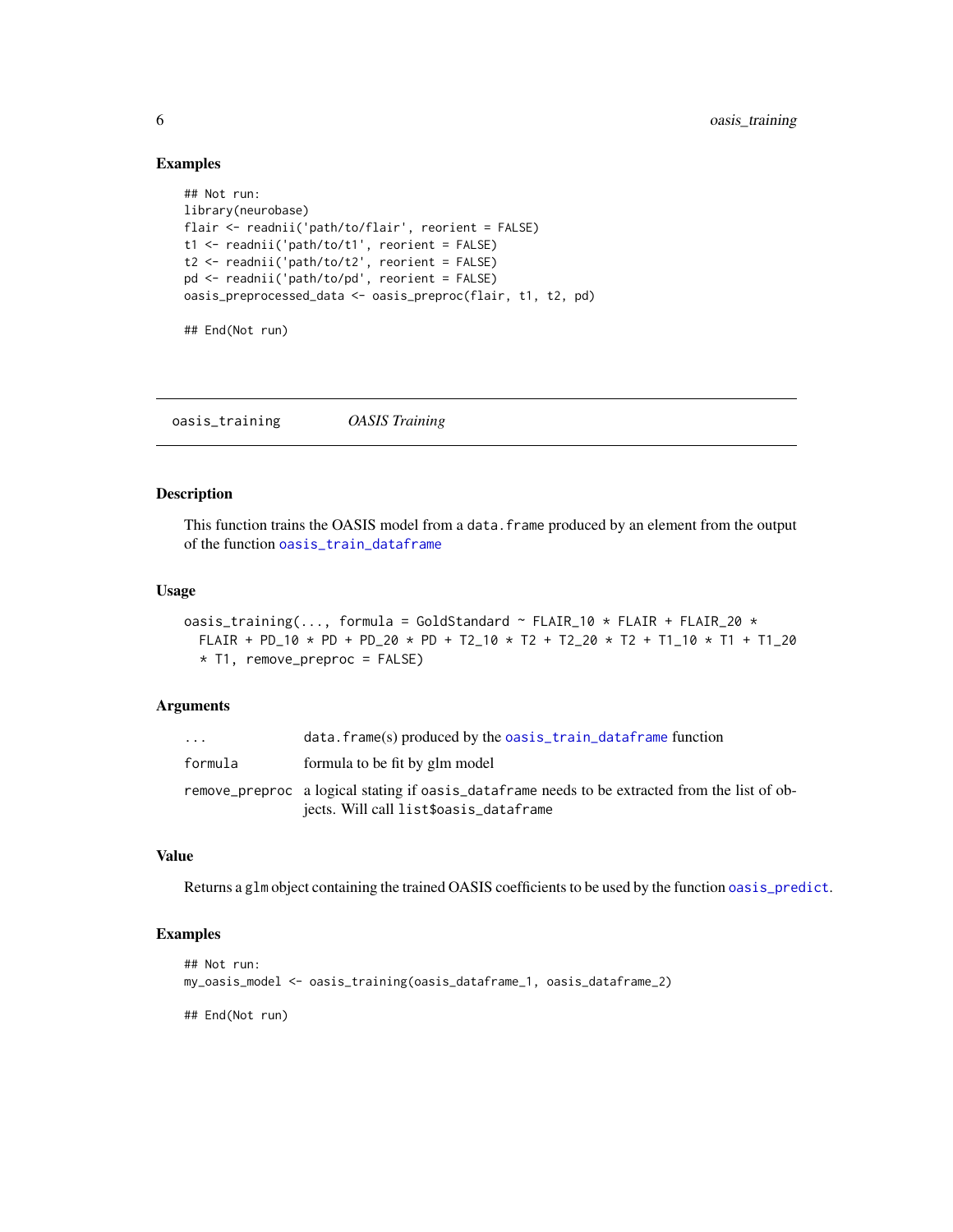#### <span id="page-6-1"></span><span id="page-6-0"></span>Description

This function creates the training vectors from a single MRI study that has FLAIR, T1, T2, and PD volumes as well as binary masks of lesions. The function can create a brain mask for the data (or the user can supply a brain mask), can preprocess the data, and the user may supply already normalized data if they wish to use an alternative normalization method.

#### Usage

```
oasis_train_dataframe(flair, t1, t2, pd = NULL, gold_standard = NULL,
 brain_mask = NULL, preproc = FALSE, normalize = TRUE, slices = NULL,
 orientation = c("axial", "coronal", "sagittal"), return_preproc = FALSE,
  cores = 1, verbose = TRUE, eroder = c("fsl", "oasis"))
```
#### Arguments

| flair          | FLAIR volume of class nifti                                                                                                                                                                  |
|----------------|----------------------------------------------------------------------------------------------------------------------------------------------------------------------------------------------|
| t1             | T1 volume of class nifti                                                                                                                                                                     |
| t2             | T <sub>2</sub> volume of class nifti                                                                                                                                                         |
| pd             | PD volume of class nifti                                                                                                                                                                     |
| gold_standard  | gold standard lesion segmentation mask of class nifti                                                                                                                                        |
| brain_mask     | brain mask of class nifti, if NULL a brain mask will be created using fslbet                                                                                                                 |
| preproc        | is a logical value that determines whether to call the oasis_preproc function<br>and performs the necessary preprocessing steps for OASIS                                                    |
| normalize      | is a logical value that determines whether to perform z-score normalization of<br>the image over the brain mask, should be TRUE unless you train model using an<br>alternative normalization |
| slices         | vector of desired slices to train on, if NULL then train over the entire brain mask                                                                                                          |
| orientation    | string value telling which orientation the training slices are specified in, can take<br>the values of "axial", "sagittal", or "coronal"                                                     |
| return_preproc | is a logical value that indicates whether the preprocessed images should be re-<br>turned                                                                                                    |
| cores          | numeric indicating the number of cores to be used (no more than 4 is useful for<br>this software implementation)                                                                             |
| verbose        | print diagnostic output                                                                                                                                                                      |
| eroder         | Should fslerode or oasis_erode be used                                                                                                                                                       |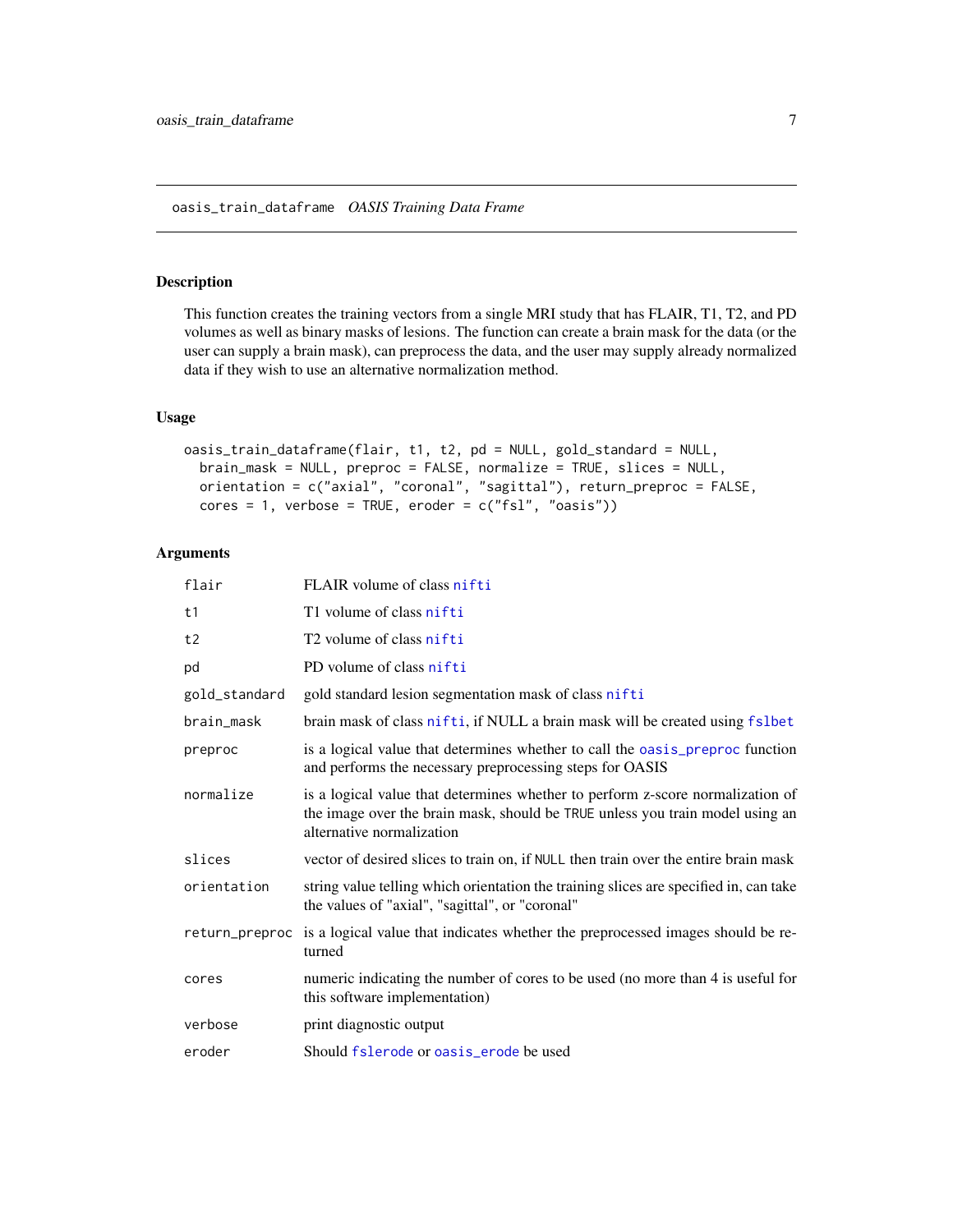#### <span id="page-7-0"></span>Value

If return\_preproc = FALSE the function returns a data. frame for use with the [oasis\\_training](#page-5-1) function. Otherwise, the function returns a list containing: a data. frame for use with the [oasis\\_training](#page-5-1) function, the FLAIR volume, the T1 volume, the T2 volume, the PD volume, the brain mask for the subject, and the voxel selection mask.

#### See Also

[oasis\\_training](#page-5-1)

voxel\_selection *Voxel Selection Procedure*

#### Description

This function creates a binary mask for the voxel selection procedure for OASIS.

#### Usage

```
voxel_selection(flair, brain_mask, cutoff)
```
#### Arguments

| flair      | FLAIR volume of class nifti                                    |
|------------|----------------------------------------------------------------|
| brain mask | brain mask of class nifti                                      |
| cutoff     | the percentile cutoff for the thresholding, passed to quantile |

#### Value

Returns the voxel selection mask as an object of class [nifti](#page-0-0).

#### Examples

```
library(neurobase)
library(fslr)
library(oasis)
niis = tempfile(fileext = ".nii.gz")
if (require(httr)) {
   url = paste0("https://dl.dropbox.com/u/2785709/brainder",
   "/software/flair/templates/GG-853-FLAIR-2.0mm.nii.gz")
   req <- httr::GET(url,
   httr::write_disk(path = niis))
 flair <- readnii(niis)
 if (have.fsl()) {
  brain_mask = fslbet(niis) > 0} else {
   ind = list(c(10L, 81L), c(12L, 101L), c(3L, 78L))
```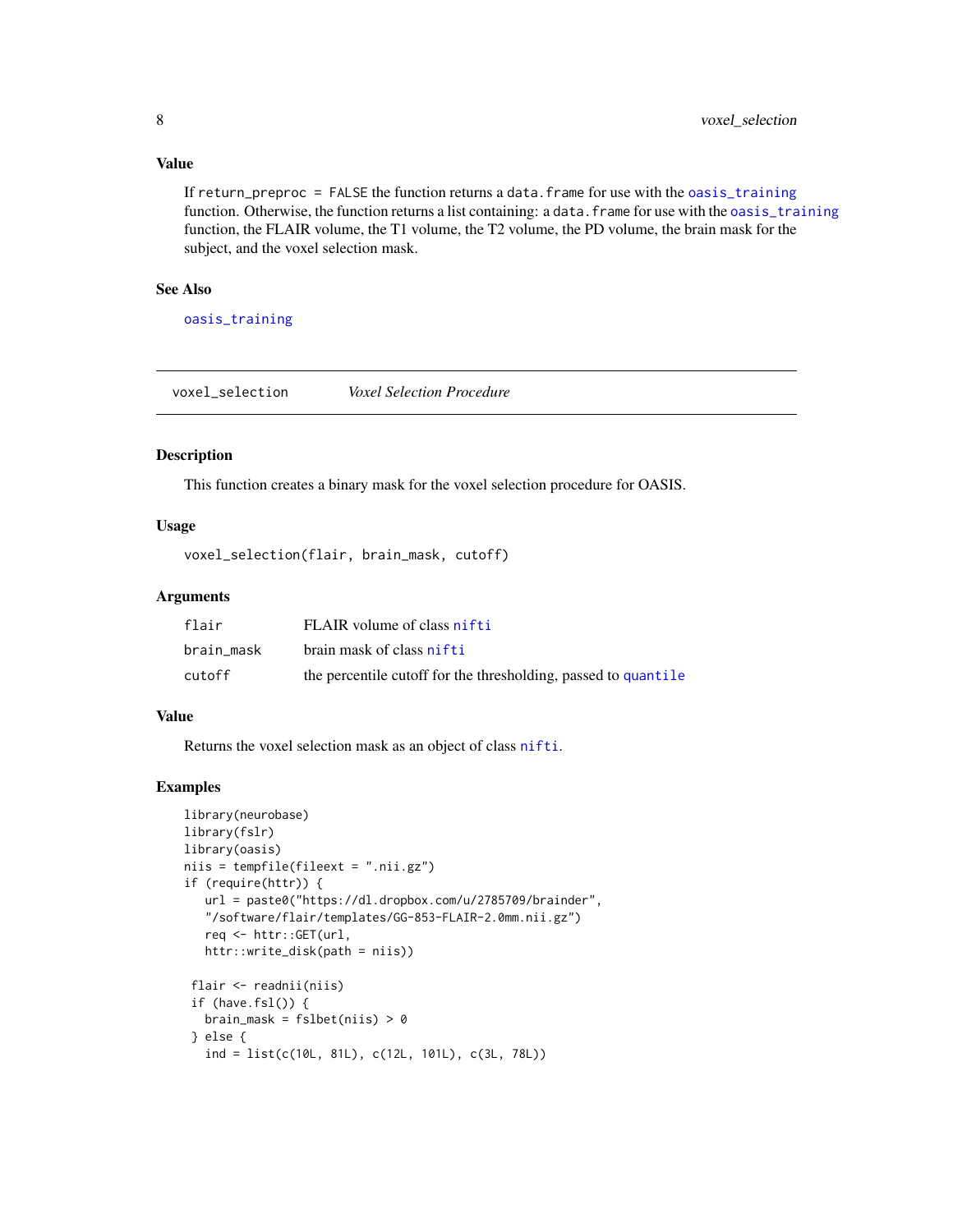```
all.ind = lapply(ind, function(x) seq(x[1], x[2]))brain_mask = niftiarr(flair, 0)
  eg = expand.grid(all.ind)
  eg = as.matrix(eg)
  brain_mask[eg] = 1
}
voxel_selection_mask <- voxel_selection(flair,
  brain_mask, cutoff = .85)
}
```